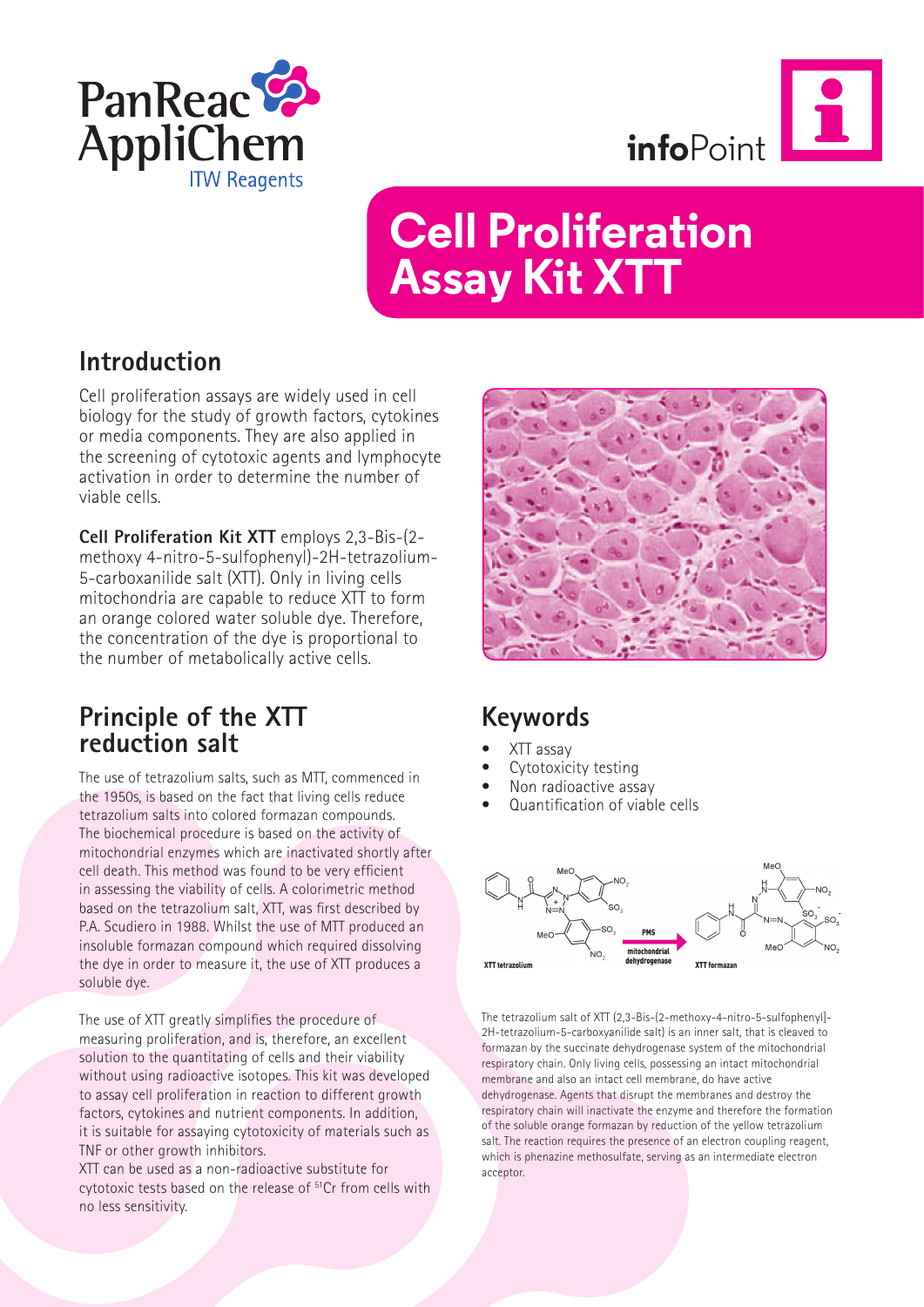#### **XTT Assay Greatly Simplifies Measuring of Cell Proliferation and Viability**

The test procedure includes cultivation of cells in a 96-well plate, adding the XTT reagent and incubating for 2 – 24 hours. During the incubation time (usually within 2 – 5 hours) an orange color is formed, the intensity of which can be measured with a spectrophotometer, in this instance, an ELISA reader. The intensity of the dye is proportional to the number of metabolically active cells, i.e. the greater the number of metabolically active cells in the well, the greater the activity of mitochondrial enzymes, and the higher the concentration of the dye formed. The dye formed is water soluble and the dye intensity can be read without further treatments. The use of multiwell plates and an ELISA reader enables testing a large number of samples and obtaining rapid results.

# **Main Advantages**

- **• Safe:** without using radioactive isotopes
- **• Accurate:** dye absorbance is proportional to the number of cells in each well
- **• Easy-to-use:** 1-step process, results within 2 – 5 hours.
- Includes **XTT reagent and activation reagent.** Additional reagents or cellwashing procedures are not required.
- For use in plate readers.

### **Stability Test of the Cell Proliferation Kit XTT: The Cytotoxicity of Butylated Hydroxyanisole (BHA)**

To evaluate the stability of the Cell Proliferation Kit XTT reagents, tests were performed with kits up to 20 months after date of production, using the same lot 703602 in comparison to new standard kits. Graphs show samples tested at points of 17 and 20 months, respectively. Vero cells were cultured in 96 well plates for 24 h. Then, cells were exposed to increasing concentrations of BHA for 24 h, then viability was measured, using the colorimetric Cell Proliferation Kit XTT based method.



Vero cells were cultured (5000 cells per well) in a 96 well plate for 24 h. Then, cells were exposed to increasing concentrations of BHA (0 – 500 µM) for 24 h, then viability was measured, using the colorimetric Cell Proliferation Kit XTT based method. XTT reagent was added and absorbance was measured (wavelength of 450 nm and reference of 690 nm) after a further 5 h of incubation. The graphs show two representative experiments.

Low doses of BHA exerted a significant cytotoxic effect, associated with loss of mitochondrial function. As the concentration of BHA increases, morphological alterations in critical sub-cellular targets such as lysosomes, mitochondria and actin cytoskeleton, are observed.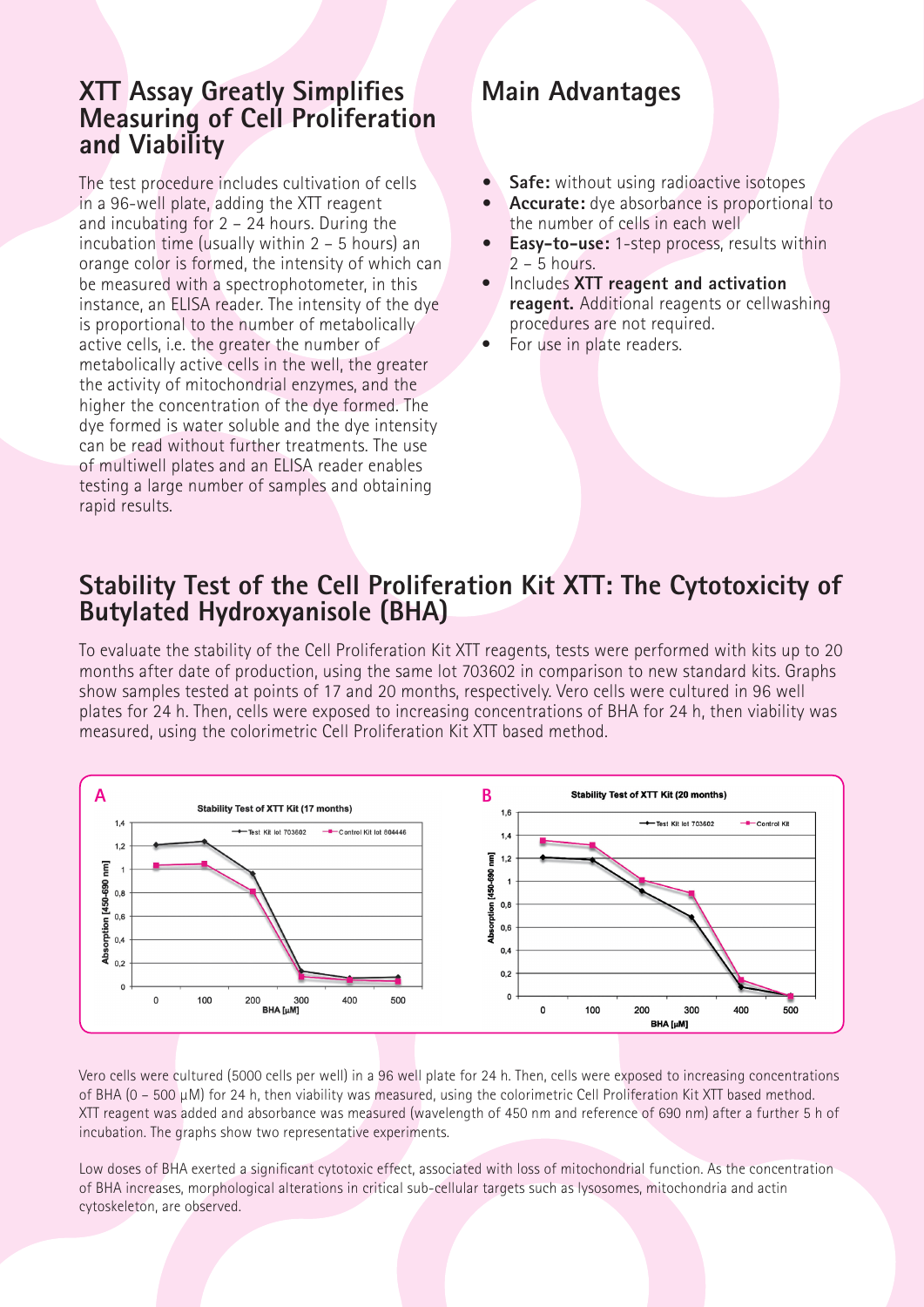#### **Summarised procedure to use the Cell Proliferation Assay Kit XTT**

- 1. Defrost XTT reagent and activation reagent  $(37°C)$ .
- 2. Prepare reaction mixture (0.1 ml activation reagent and 5 ml XTT reagent for one plate).
- 3. Add 50 µl reaction mixture for each well (containing 100 µl medium).
- 4. Incubate at 37°C for 2 24 hours (in most cases incubation for 2 – 5 hours is sufficient).
- 5. Measure absorbance at a wavelength of 450 – 500 nm (reference absorbance at a wavelength of 630 – 690 nm)



Kit components:

**XTT Reagent** (10 x 5 ml) **Activation Reagent** (2 x 0.5 ml) containing PMS (N-methyl dibenzopyrazine methyl sulfate)

### **Storage and stability**

Storage: -20°C; shipment on dry ice Stability: min. one year

Both sterile solutions should be stored frozen and should not be exposed to light. To avoid freeze-thaw cycles it is recommended to aliquot the solutions after initial thawing. Note: If sediment is present in the solutions, warm the solutions to 37°C and swirl gently until clear solutions are obtained.

# **List of cells which were tested with Cell Proliferation Kit XTT**

*Pancreatic carcinoma cell line Monocytes Human hepatocarcinoma cells – Hep G2 Ehd-1 embryonic fibroblasts Human embryonic 293 kidney cells Mouse fibroblasts Human prostate carcinoma cells – CL1, 22RV1 (subclone of CWR22 xenograft) and LNCaP Myofibroblasts Prostate cancer cell lines DU-145 and PC-3 Mammary gland breast cancer cell lines MCF-7alpha and MDA-MB231 Epithelial colorectal adenocarcinoma cell line HT-29 Small cell lung carcinoma cell line AL-780 Mouse myeloid cell line Primary human umbilical vein endothelial cells ALL cells of B cell lineage FDCP cell line Human monocytic cell lines U937, THP-1 and monomact*

*Mouse macrophage like cell line RAW 264.7 Freshly isolated human T cells isolated into CD3, CD4 and CD28 populations 293T – (embryonic kidney) Hela – (cervix carcinoma) Hep G2 – (heptocellular carcinoma) D 145 – (prostate cancer) A375 – (malignant melanoma) MCF-7 – (breast adenocarcinoma) BXPC-3 – (pancreatic adenocarcinoma) Synovial cells CD3 T-cells from 4–6 week mouse spleens Human keratinocytes (HaCat) and murine fibroblasts (NIH 3T3) Human breast cancer cells (T-47D, MDA-MB-468) Murine C3H10T1/2 progenitor cells Human embryonic kidney cells (HEK 293) CHO cells Early and late murine hematopoietic cells*